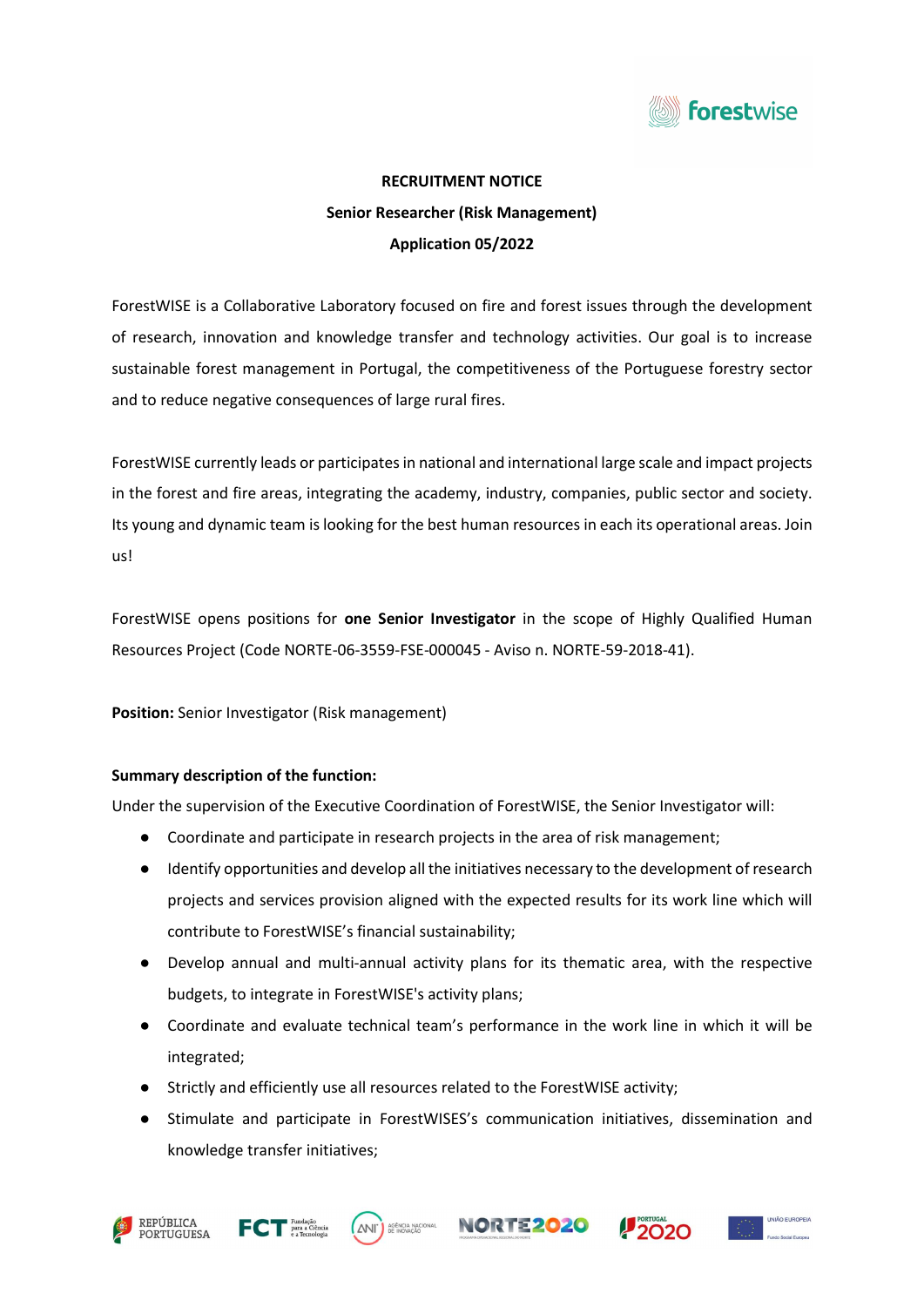

● Represent ForestWISE when requested at relevant events and initiatives about its work line and ForestWISE in general.

#### Qualifications:

Ph.D. in Forest Engineering, Ecology, Biology, Physics Geography, Risk Management, Environmental Engineering or other similar areas.

#### Required experience:

- More than three years of professional experience in coordination and management of research projects or services provision in the areas of forest and risk management, namely rural fires;
- Working experience with public and private forest sector entities and other forest sector agents in Portugal;
- Experience in researchers and project managers group coordinating;
- Experience in public funding mechanisms for research and innovation at regional, national and European level;
- Experience in organizing events and initiatives for communication, dissemination and knowledge transfer, especially for the forestry sector.

# Personal skills/ Soft Skills:

- Organization, self-motivation and result-oriented work method skills;
- Ease of relationship with differentiated interlocutors;
- Excellent communication skills, interpersonal relationships and a good teamworker.

# Evaluation Criteria:

- Interview with candidates with curricular evaluation equal to or more than 15 values
- The final classification will be the weighted average of the curriculum evaluation, which will assume

a weight of 70%, and the interview, which will represent 30%

- Selection of the two candidates with the best final ranking

- The jury reserves the right to decide not to select any candidate, or just one, if they agree that none of the candidates has the profile required.